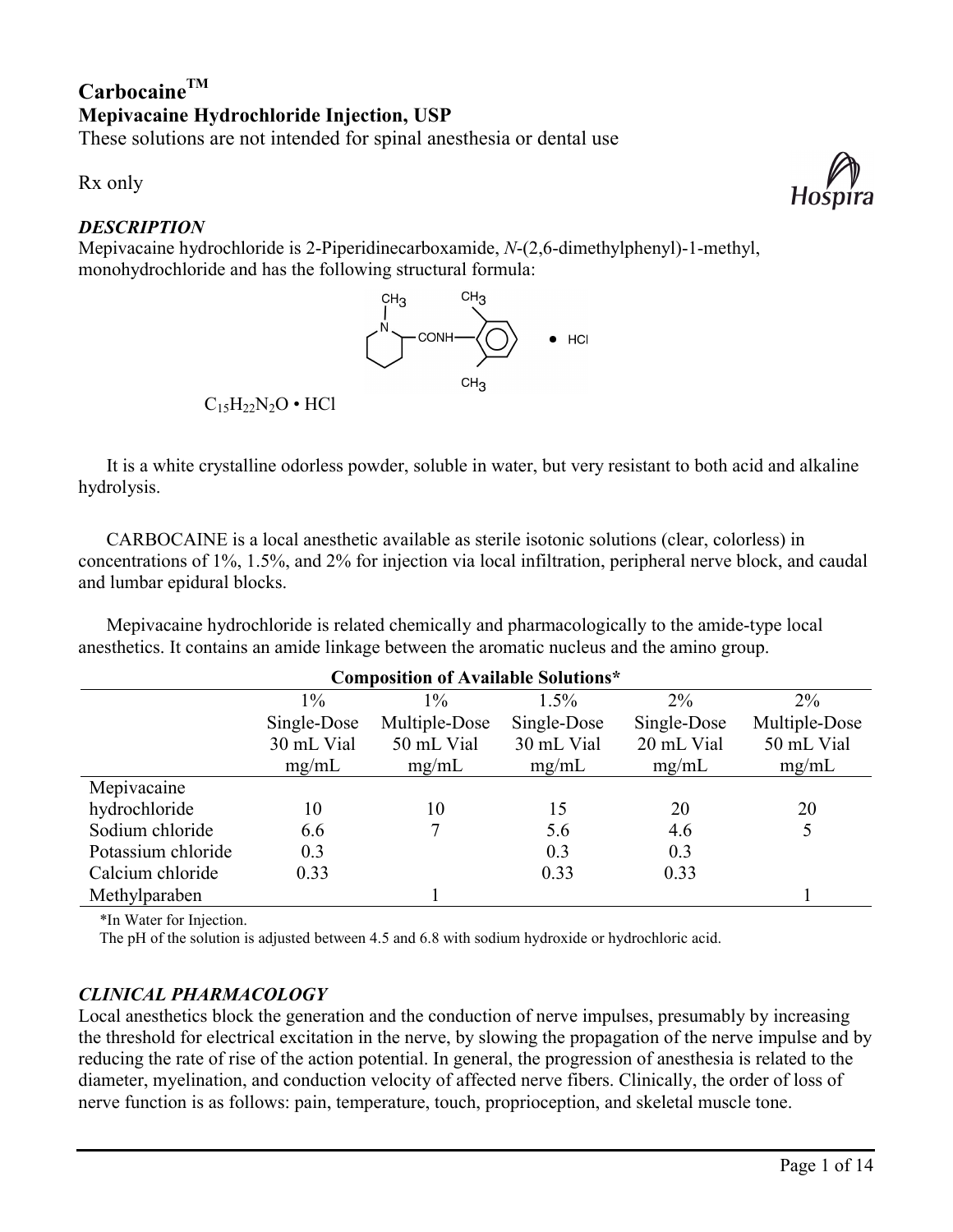Systemic absorption of local anesthetics produces effects on the cardiovascular and central nervous systems (CNS). At blood concentrations achieved with normal therapeutic doses, changes in cardiac conduction, excitability, refractoriness, contractility, and peripheral vascular resistance are minimal. However, toxic blood concentrations depress cardiac conduction and excitability, which may lead to atrioventricular block and ultimately to cardiac arrest. In addition, myocardial contractility is depressed and peripheral vasodilation occurs, leading to decreased cardiac output and arterial blood pressure.

Following systemic absorption, local anesthetics can produce CNS stimulation, depression, or both. Apparent central stimulation is manifested as restlessness, tremors, and shivering, progressing to convulsions, followed by depression and coma progressing ultimately to respiratory arrest. However, the local anesthetics have a primary depressant effect on the medulla and on higher centers. The depressed stage may occur without a prior excited stage.

A clinical study using 15 mL of 2% epidural mepivacaine at the T 9-10 interspace in 62 patients, 20-79 years of age, demonstrated a 40% decrease in the amount of mepivacaine required to block a given number of dermatomes in the elderly (60-79 years, N=13) as compared to young adults 20-39 years).

Another study using 10 mL of 2% lumbar epidural mepivacaine in 161 patients, 19-75 years of age, demonstrated a strong inverse relationship between patient age and the number of dermatomes blocked per cc of mepivacaine injected.

#### *Pharmacokinetics*

The rate of systemic absorption of local anesthetics is dependent upon the total dose and concentration of drug administered, the route of administration, the vascularity of the administration site, and the presence or absence of epinephrine in the anesthetic solution. A dilute concentration of epinephrine (1:200,000 or 5 mcg/mL) usually reduces the rate of absorption and plasma concentration of CARBOCAINE, however, it has been reported that vasoconstrictors do not significantly prolong anesthesia with CARBOCAINE.

Onset of anesthesia with CARBOCAINE is rapid, the time of onset for sensory block ranging from about 3 to 20 minutes depending upon such factors as the anesthetic technique, the type of block, the concentration of the solution, and the individual patient. The degree of motor blockade produced is dependent on the concentration of the solution. A 0.5% solution will be effective in small superficial nerve blocks while the 1% concentration will block sensory and sympathetic conduction without loss of motor function. The 1.5% solution will provide extensive and often complete motor block and the 2% concentration of CARBOCAINE will produce complete sensory and motor block of any nerve group.

The duration of anesthesia also varies depending upon the technique and type of block, the concentration, and the individual. Mepivacaine will normally provide anesthesia which is adequate for 2 to 2 1/2 hours of surgery.

Local anesthetics are bound to plasma proteins in varying degrees. Generally, the lower the plasma concentration of drug, the higher the percentage of drug bound to plasma.

Local anesthetics appear to cross the placenta by passive diffusion. The rate and degree of diffusion is governed by the degree of plasma protein binding, the degree of ionization, and the degree of lipid solubility. Fetal/maternal ratios of local anesthetics appear to be inversely related to the degree of plasma protein binding, because only the free, unbound drug is available for placental transfer. CARBOCAINE is approximately 75% bound to plasma proteins. The extent of placental transfer is also determined by the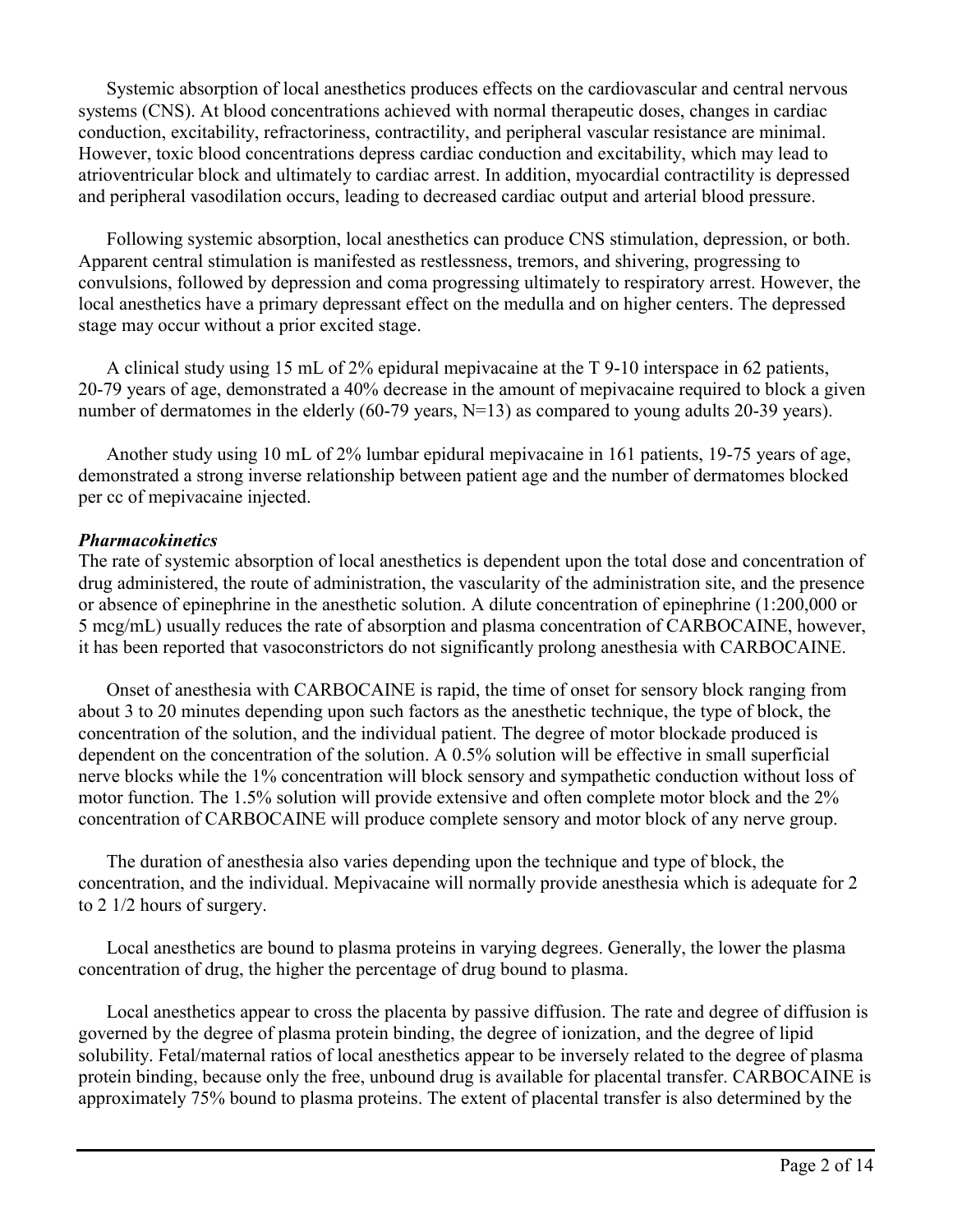degree of ionization and lipid solubility of the drug. Lipid soluble, nonionized drugs readily enter the fetal blood from the maternal circulation.

Depending upon the route of administration, local anesthetics are distributed to some extent to all body tissues, with high concentrations found in highly perfused organs such as the liver, lungs, heart, and brain.

Various pharmacokinetic parameters of the local anesthetics can be significantly altered by the presence of hepatic or renal disease, addition of epinephrine, factors affecting urinary pH, renal blood flow, the route of drug administration, and the age of the patient. The half-life of CARBOCAINE in adults is 1.9 to 3.2 hours and in neonates 8.7 to 9 hours.

Mepivacaine, because of its amide structure, is not detoxified by the circulating plasma esterases. It is rapidly metabolized, with only a small percentage of the anesthetic (5 percent to 10 percent) being excreted unchanged in the urine. The liver is the principal site of metabolism, with over 50% of the administered dose being excreted into the bile as metabolites. Most of the metabolized mepivacaine is probably resorbed in the intestine and then excreted into the urine since only a small percentage is found in the feces. The principal route of excretion is via the kidney. Most of the anesthetic and its metabolites are eliminated within 30 hours. It has been shown that hydroxylation and N-demethylation, which are detoxification reactions, play important roles in the metabolism of the anesthetic. Three metabolites of mepivacaine have been identified from human adults: two phenols, which are excreted almost exclusively as their glucuronide conjugates, and the N-demethylated compound (2′ 6′-pipecoloxylidide).

## *INDICATIONS AND USAGE*

CARBOCAINE is indicated for production of local or regional analgesia and anesthesia by local infiltration, peripheral nerve block techniques, and central neural techniques including epidural and caudal blocks.

| The routes of administration and indicated concentrations for CARBOCAINE are: |  |
|-------------------------------------------------------------------------------|--|
|-------------------------------------------------------------------------------|--|

| local infiltration      | $0.5\%$ (via dilution) or $1\%$ |
|-------------------------|---------------------------------|
| peripheral nerve blocks | 1\% and $2\%$                   |
| epidural block          | $1\%$ , 1.5%, $2\%$             |
| caudal block            | $1\%, 1.5\%, 2\%$               |

See *DOSAGE AND ADMINISTRATION* for additional information. Standard textbooks should be consulted to determine the accepted procedures and techniques for the administration of CARBOCAINE.

#### *CONTRAINDICATIONS*

CARBOCAINE is contraindicated in patients with a known hypersensitivity to it or to any local anesthetic agent of the amide-type or to other components of solutions of CARBOCAINE.

#### *WARNINGS* **LOCAL ANESTHETICS SHOULD ONLY BE EMPLOYED BY CLINICIANS WHO ARE WELL VERSED IN DIAGNOSIS AND MANAGEMENT OF DOSE-RELATED TOXICITY AND OTHER ACUTE EMERGENCIES WHICH MIGHT ARISE FROM THE BLOCK TO BE**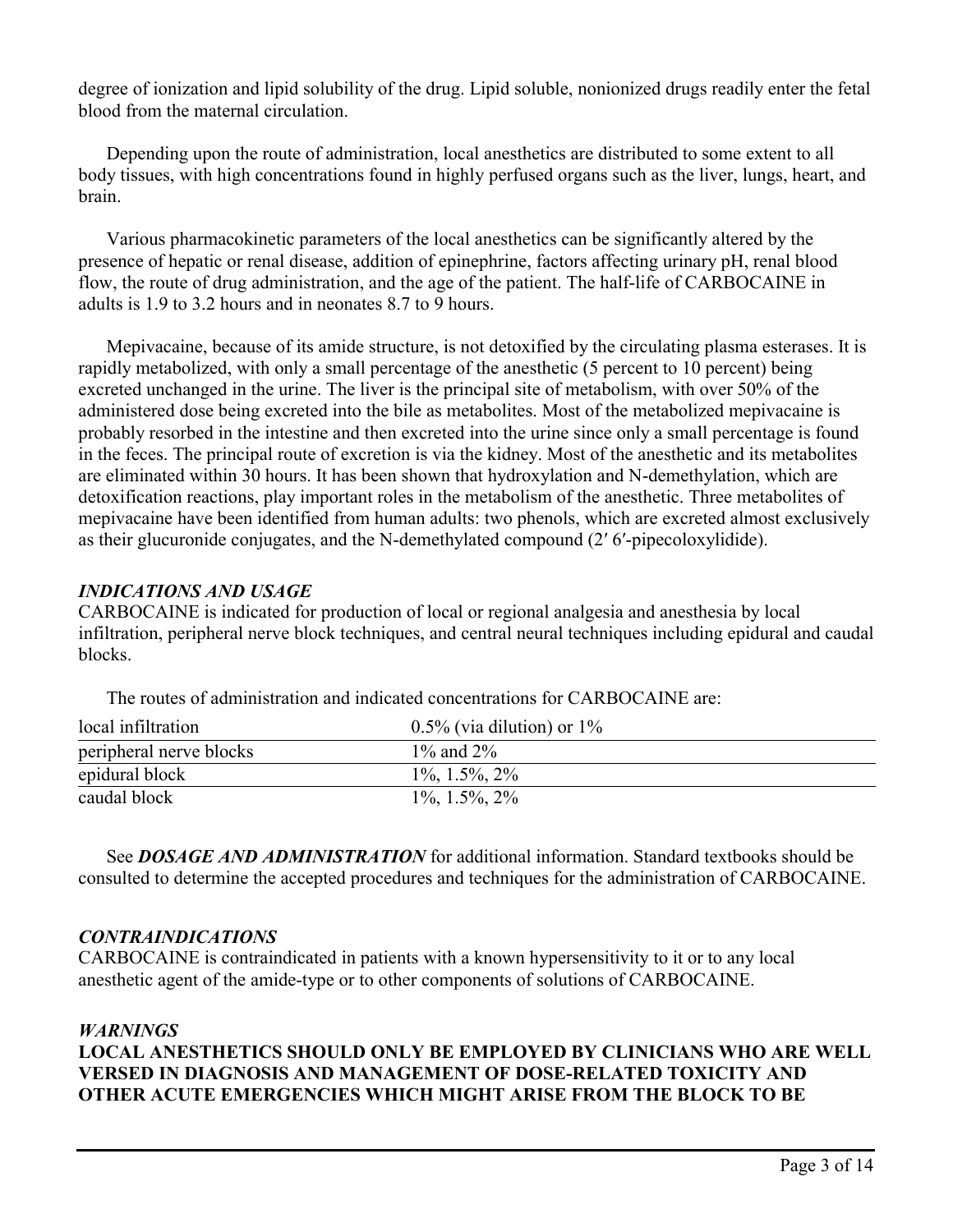**EMPLOYED, AND THEN ONLY AFTER INSURING THE IMMEDIATE AVAILABILITY OF OXYGEN, OTHER RESUSCITATIVE DRUGS, CARDIOPULMONARY RESUSCITATIVE EQUIPMENT, AND THE PERSONNEL RESOURCES NEEDED FOR PROPER MANAGEMENT OF TOXIC REACTIONS AND RELATED EMERGENCIES (See also**  *ADVERSE REACTIONS* **and** *PRECAUTIONS***). DELAY IN PROPER MANAGEMENT OF DOSE-RELATED TOXICITY, UNDERVENTILATION FROM ANY CAUSE, AND/OR ALTERED SENSITIVITY MAY LEAD TO THE DEVELOPMENT OF ACIDOSIS, CARDIAC ARREST AND, POSSIBLY, DEATH.**

#### *Methemoglobinemia*

Cases of methemoglobinemia have been reported in association with local anesthetic use. Although all patients are at risk for methemoglobinemia, patients with glucose-6-phosphate dehydrogenase deficiency, congenital or idiopathic methemoglobinemia, cardiac or pulmonary compromise, infants under 6 months of age, and concurrent exposure to oxidizing agents or their metabolites are more susceptible to developing clinical manifestations of the condition**.** If local anesthetics must be used in these patients, close monitoring for symptoms and signs of methemoglobinemia is recommended.

Signs of methemoglobinemia may occur immediately or may be delayed some hours after exposure, and are characterized by a cyanotic skin discoloration and/or abnormal coloration of the blood. Methemoglobin levels may continue to rise; therefore, immediate treatment is required to avert more serious CNS and cardiovascular adverse effects, including seizures, coma, arrhythmias, and death. Discontinue CARBOCAINE and any other oxidizing agents. Depending on the severity of the signs and symptoms, patients may respond to supportive care, i.e., oxygen therapy, hydration. A more severe clinical presentation may require treatment with methylene blue, exchange transfusion, or hyperbaric oxygen.

Local anesthetic solutions containing antimicrobial preservatives (i.e., those supplied in multiple-dose vials) should not be used for epidural or caudal anesthesia because safety has not been established with regard to intrathecal injection, either intentionally or inadvertently, of such preservatives.

Intra-articular infusions of local anesthetics following arthroscopic and other surgical procedures is an unapproved use, and there have been post-marketing reports of chondrolysis in patients receiving such infusions. The majority of reported cases of chondrolysis have involved the shoulder joint; cases of glenohumeral chondrolysis have been described in pediatric and adult patients following intra-articular infusions of local anesthetics with and without epinephrine for periods of 48 to 72 hours. There is insufficient information to determine whether shorter infusion periods are not associated with these findings. The time of onset of symptoms, such as joint pain, stiffness and loss of motion can be variable, but may begin as early as the 2nd month after surgery. Currently, there is no effective treatment for chondrolysis; patients who experienced chondrolysis have required additional diagnostic and therapeutic procedures and some required arthroplasty or shoulder replacement.

It is essential that aspiration for blood or cerebrospinal fluid (where applicable) be done prior to injecting any local anesthetic, both the original dose and all subsequent doses, to avoid intravascular or subarachnoid injection. However, a negative aspiration does not ensure against an intravascular or subarachnoid injection.

Reactions resulting in fatality have occurred on rare occasions with the use of local anesthetics.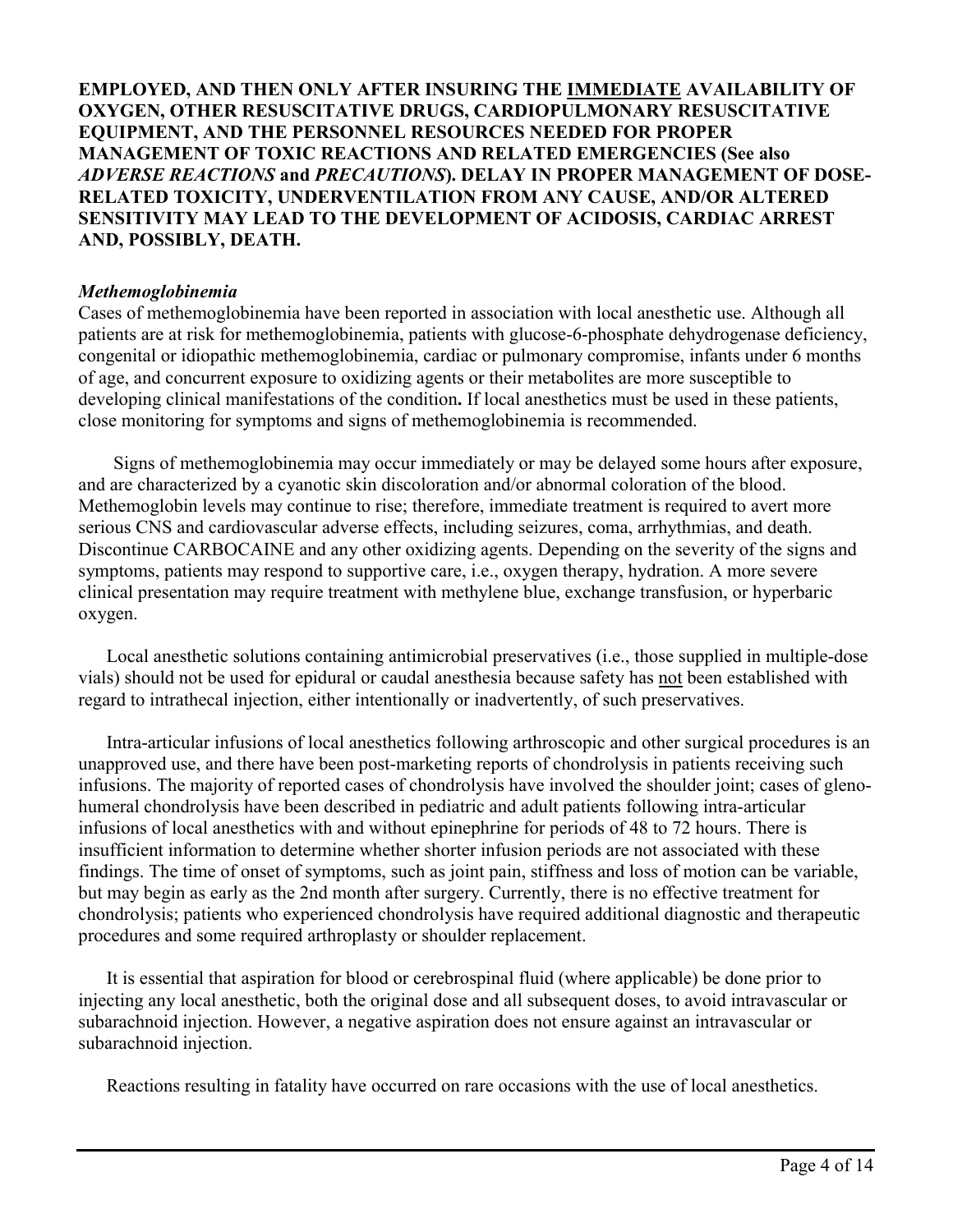CARBOCAINE with epinephrine or other vasopressors should not be used concomitantly with ergottype oxytocic drugs, because a severe persistent hypertension may occur. Likewise, solutions of CARBOCAINE containing a vasoconstrictor, such as epinephrine, should be used with extreme caution in patients receiving monoamine oxidase inhibitors (MAOI) or antidepressants of the triptyline or imipramine types, because severe prolonged hypertension may result.

Local anesthetic procedures should be used with caution when there is inflammation and/or sepsis in the region of the proposed injection.

Mixing or the prior or intercurrent use of any local anesthetic with CARBOCAINE cannot be recommended because of insufficient data on the clinical use of such mixtures.

## *PRECAUTIONS*

#### *General*

The safety and effectiveness of local anesthetics depend on proper dosage, correct technique, adequate precautions, and readiness for emergencies. Resuscitative equipment, oxygen, and other resuscitative drugs should be available for immediate use (See *WARNINGS* and *ADVERSE REACTIONS*). During major regional nerve blocks, the patient should have intravenous fluids running via an indwelling catheter to assure a functioning intravenous pathway. The lowest dosage of local anesthetic that results in effective anesthesia should be used to avoid high plasma levels and serious adverse effects. Injections should be made slowly, with frequent aspirations before and during the injection to avoid intravascular injection. Current opinion favors fractional administration with constant attention to the patient, rather than rapid bolus injection. Syringe aspirations should also be performed before and during each supplemental injection in continuous (intermittent) catheter techniques. An intravascular injection is still possible even if aspirations for blood are negative.

During the administration of epidural anesthesia, it is recommended that a test dose be administered initially and the effects monitored before the full dose is given. When using a "continuous" catheter technique, test doses should be given prior to both the original and all reinforcing doses, because plastic tubing in the epidural space can migrate into a blood vessel or through the dura. When clinical conditions permit, an effective test dose should contain epinephrine (10 mcg to 15 mcg have been suggested) to serve as a warning of unintended intravascular injection. If injected into a blood vessel, this amount of epinephrine is likely to produce an "epinephrine response" within 45 seconds, consisting of an increase of pulse and blood pressure, circumoral pallor, palpitations, and nervousness in the unsedated patient. The sedated patient may exhibit only a pulse rate increase of 20 or more beats per minute for 15 or more seconds. Therefore, following the test dose, the heart rate should be monitored for a heart rate increase. The test dose should also contain 45 mg to 50 mg of CARBOCAINE to detect an unintended intrathecal administration. This will be evidenced within a few minutes by signs of spinal block (e.g., decreased sensation of the buttocks, paresis of the leg, or, in the sedated patient, absent knee jerk).

Injection of repeated doses of local anesthetics may cause significant increases in plasma levels with each repeated dose due to slow accumulation of the drug or its metabolites or to slow metabolic degradation. Tolerance to elevated blood levels varies with the status of the patient. Debilitated, elderly patients, and acutely ill patients should be given reduced doses commensurate with their age and physical status. Local anesthetics should also be used with caution in patients with severe disturbances of cardiac rhythm, shock, heart block, or hypotension.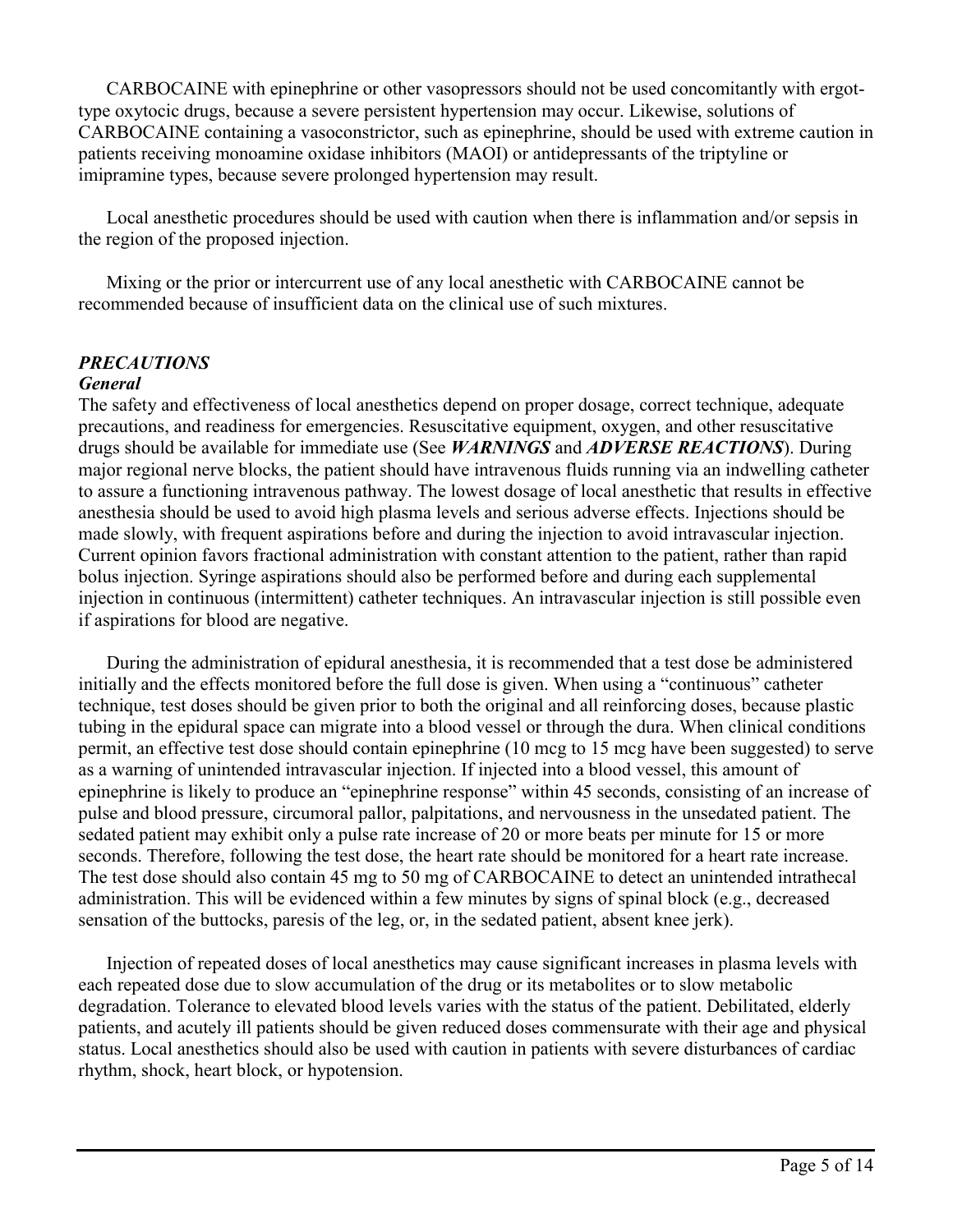Careful and constant monitoring of cardiovascular and respiratory (adequacy of ventilation) vital signs, and the patient's state of consciousness should be performed after each local anesthetic injection. It should be kept in mind at such times that restlessness, anxiety, incoherent speech, lightheadedness, numbness and tingling of the mouth and lips, metallic taste, tinnitus, dizziness, blurred vision, tremors, twitching, depression, or drowsiness may be early warning signs of CNS toxicity.

Local anesthetic solutions containing a vasoconstrictor should be used cautiously and in carefully restricted quantities in areas of the body supplied by end arteries or having otherwise compromised blood supply such as digits, nose, external ear, penis. Patients with hypertensive vascular disease may exhibit exaggerated vasoconstrictor response. Ischemic injury or necrosis may result.

Mepivacaine should be used with caution in patients with known allergies and sensitivities.

Because amide-type local anesthetics such as CARBOCAINE are metabolized by the liver and excreted by the kidneys, these drugs, especially repeat doses, should be used cautiously in patients with hepatic and renal disease. Patients with severe hepatic disease, because of their inability to metabolize local anesthetics normally, are at a greater risk of developing, toxic plasma concentrations. Local anesthetics should also be used with caution in patients with impaired cardiovascular function because they may be less able to compensate for functional changes associated with the prolongation of AV conduction produced by these drugs.

Serious dose-related cardiac arrhythmias may occur if preparations containing a vasoconstrictor such as epinephrine are employed in patients during or following the administration of potent inhalation anesthetics. In deciding whether to use these products concurrently in the same patient, the combined action of both agents upon the myocardium, the concentration and volume of vasoconstrictor used, and the time since injection, when applicable, should be taken into account.

Many drugs used during the conduct of anesthesia are considered potential triggering agents for familial malignant hyperthermia. Because it is not known whether amide-type local anesthetics may trigger this reaction and because the need for supplemental general anesthesia cannot be predicted in advance, it is suggested that a standard protocol for management should be available. Early unexplained signs of tachycardia, tachypnea, labile blood pressure, and metabolic acidosis may precede temperature elevation. Successful outcome is dependent on early diagnosis, prompt discontinuance of the suspect triggering agent(s), and institution of treatment, including oxygen therapy, indicated supportive measures, and dantrolene. (Consult dantrolene sodium intravenous package insert before using.)

#### *Use In Head and Neck Area*

Small doses of local anesthetics injected into the head and neck area may produce adverse reactions similar to systemic toxicity seen with unintentional intravascular injections of larger doses. The injection procedures require the utmost care.

Confusion, convulsions, respiratory depression, and/or respiratory arrest, and cardiovascular stimulation or depression have been reported. These reactions may be due to intra-arterial injection of the local anesthetic with retrograde flow to the cerebral circulation. Patients receiving these blocks should have their circulation and respiration monitored and be constantly observed. Resuscitative equipment and personnel for treating adverse reactions should be immediately available. Dosage recommendations should not be exceeded.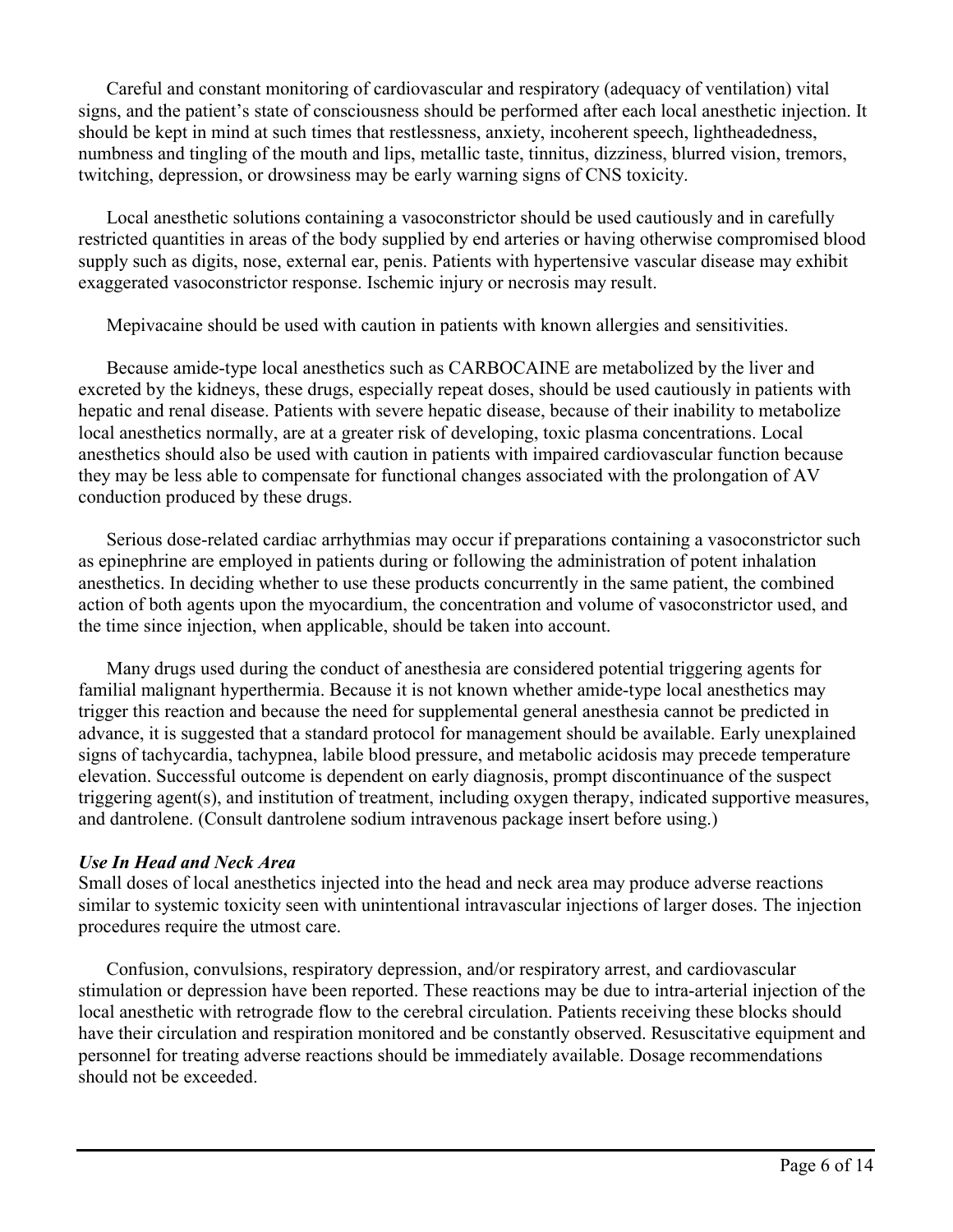#### *Information for Patients*

When appropriate, patients should be informed in advance that they may experience temporary loss of sensation and motor activity, usually in the lower half of the body, following proper administration of caudal or epidural anesthesia. Also, when appropriate, the physician should discuss other information including adverse reactions listed in the package insert on CARBOCAINE.

Inform patients that use of local anesthetics may cause methemoglobinemia, a serious condition that must be treated promptly. Advise patients or caregivers to seek immediate medical attention if they or someone in their care experience the following signs or symptoms: pale, gray, or blue colored skin (cyanosis); headache; rapid heart rate; shortness of breath; lightheadedness; or fatigue.

#### *Clinically Significant Drug Interactions*

The administration of local anesthetic solutions containing epinephrine or norepinephrine to patients receiving monoamine oxidase inhibitors or tricyclic antidepressants may produce severe, prolonged hypertension. Concurrent use of these agents should generally be avoided. In situations when concurrent therapy is necessary, careful patient monitoring is essential.

Concurrent administration of vasopressor drugs and of ergot-type oxytocic drugs may cause severe, persistent hypertension or cerebrovascular accidents.

Phenothiazines and butyrophenones may reduce or reverse the pressor effect of epinephrine.

Patients who are administered local anesthetics are at increased risk of developing methemoglobinemia when concurrently exposed to the following drugs, which could include other local anesthetics:

| <b>Class</b>          | <b>Examples</b>                                                      |  |  |
|-----------------------|----------------------------------------------------------------------|--|--|
| Nitrates/Nitrites     | nitroglycerin, nitroprusside, nitric oxide, nitrous oxide            |  |  |
| Local anesthetics     | mepivacaine,<br>benzocaine, bupivacaine,<br>articaine,<br>lidocaine, |  |  |
|                       | prilocaine, procaine, ropivacaine, tetracaine                        |  |  |
| Antineoplastic agents | cyclophosphamide, flutamide, hydroxyurea, ifosfamide, rasburicase    |  |  |
| Antibiotics           | dapsone, nitrofurantoin, para-aminosalicylic acid, sulfonamides      |  |  |
| Antimalarials         | chloroquine, primaquine                                              |  |  |
| Anticonvulsants       | phenobarbital, phenytoin, sodium valproate                           |  |  |
| Other drugs           | acetaminophen, metoclopramide, quinine, sulfasalazine                |  |  |

#### **Examples of Drugs Associated with Methemoglobinemia:**

#### *Carcinogenesis, Mutagenesis, and Impairment of Fertility*

Long-term studies in animals of most local anesthetics including mepivacaine to evaluate the carcinogenic potential have not been conducted. Mutagenic potential or the effect on fertility have not been determined. There is no evidence from human data that CARBOCAINE may be carcinogenic or mutagenic or that it impairs fertility.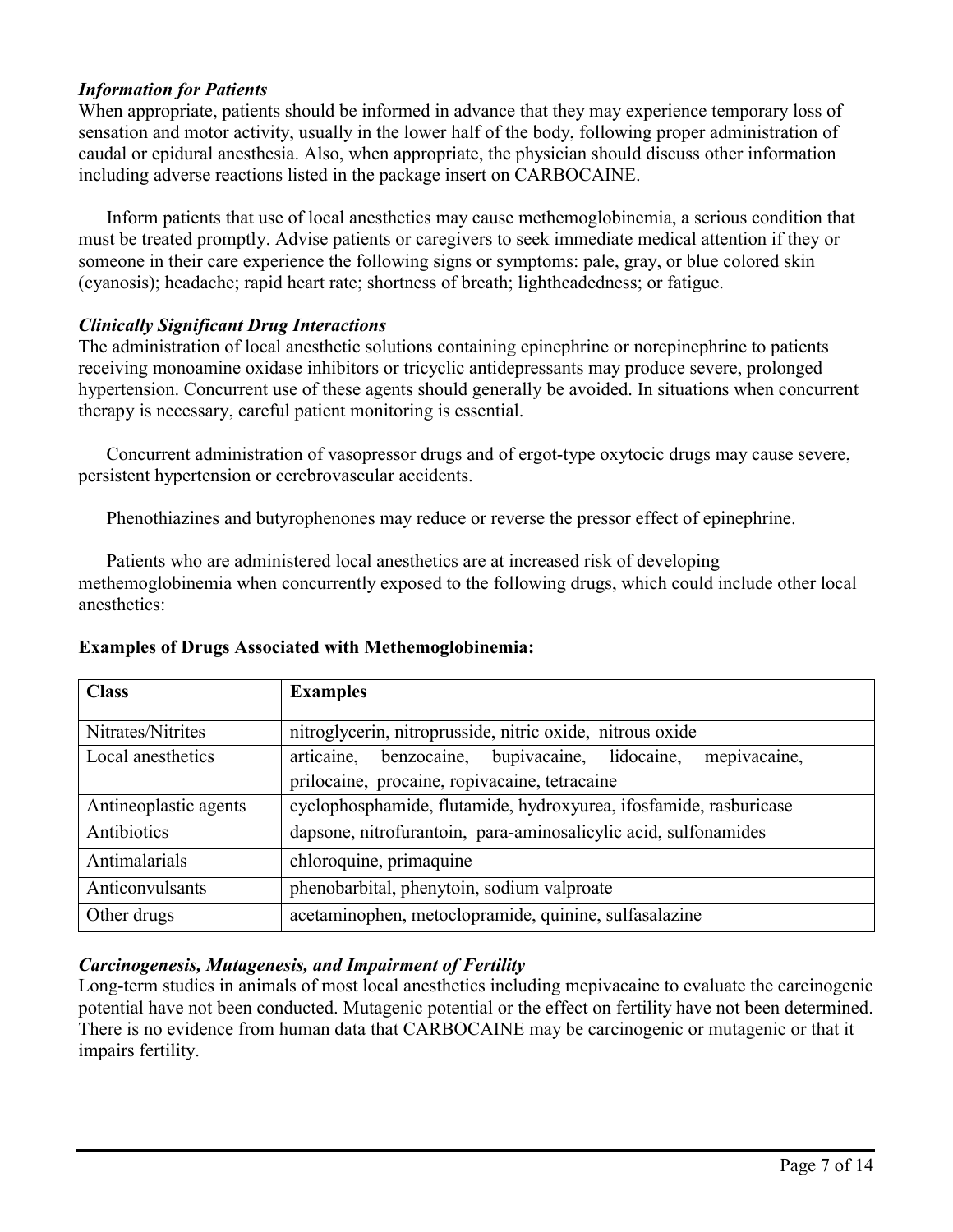#### *Pregnancy*

Animal reproduction studies have not been conducted with mepivacaine. There are no adequate and wellcontrolled studies in pregnant women of the effect of mepivacaine on the developing fetus. Mepivacaine hydrochloride should be used during pregnancy only if the potential benefit justifies the potential risk to the fetus. This does not preclude the use of CARBOCAINE at term for obstetrical anesthesia or analgesia (See *Labor and Delivery*).

CARBOCAINE has been used for obstetrical analgesia by the epidural, caudal, and paracervical routes without evidence of adverse effects on the fetus when no more than the maximum safe dosages are used and strict adherence to technique is followed.

#### *Labor and Delivery*

Local anesthetics rapidly cross the placenta, and when used for epidural, paracervical, caudal, or pudendal block anesthesia, can cause varying degrees of maternal, fetal, and neonatal toxicity (See *Pharmacokinetics* **-** *CLINICAL PHARMACOLOGY*). The incidence and degree of toxicity depend upon the procedure performed, the type and amount of drug used, and the technique of drug administration. Adverse reactions in the parturient, fetus, and neonate involve alterations of the CNS, peripheral vascular tone, and cardiac function.

Maternal hypotension has resulted from regional anesthesia. Local anesthetics produce vasodilation by blocking sympathetic nerves. Elevating the patient's legs and positioning her on her left side will help prevent decreases in blood pressure. The fetal heart rate also should be monitored continuously and electronic fetal monitoring is highly advisable.

Epidural, paracervical, caudal, or pudendal anesthesia may alter the forces of parturition through changes in uterine contractility or maternal expulsive efforts. In one study, paracervical block anesthesia was associated with a decrease in the mean duration of first stage labor and facilitation of cervical dilation. Epidural anesthesia has been reported to prolong the second stage of labor by removing the parturient's reflex urge to bear down or by interfering with motor function. The use of obstetrical anesthesia may increase the need for forceps assistance.

The use of some local anesthetic drug products during labor and delivery may be followed by diminished muscle strength and tone for the first day or two of life. The long-term significance of these observations is unknown.

Fetal bradycardia may occur in 20 to 30 percent of patients receiving paracervical block anesthesia with the amide-type local anesthetics and may be associated with fetal acidosis. Fetal heart rate should always be monitored during paracervical anesthesia. Added risk appears to be present in prematurity, postmaturity, toxemia of pregnancy, and fetal distress. The physician should weigh the possible advantages against dangers when considering paracervical block in these conditions. Careful adherence to recommended dosage is of the utmost importance in obstetrical paracervical block. Failure to achieve adequate analgesia with recommended doses should arouse suspicion of intravascular or fetal intracranial injection.

Cases compatible with unintended fetal intracranial injection of local anesthetic solution have been reported following intended paracervical or pudendal block or both. Babies so affected present with unexplained neonatal depression at birth which correlates with high local anesthetic serum levels and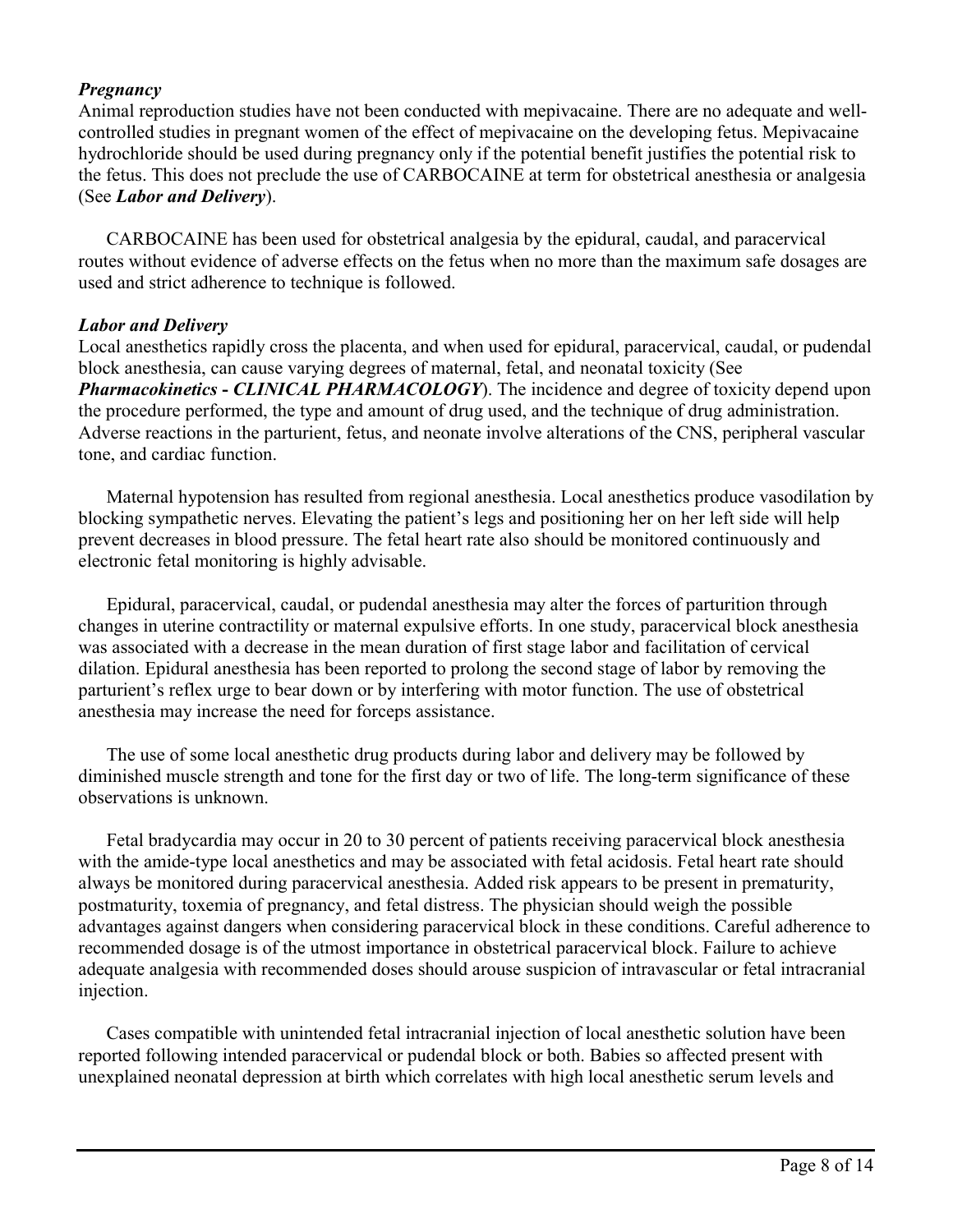usually manifest seizures within six hours. Prompt use of supportive measures combined with forced urinary excretion of the local anesthetic has been used successfully to manage this complication.

Case reports of maternal convulsions and cardiovascular collapse following use of some local anesthetics for paracervical block in early pregnancy (as anesthesia for elective abortion) suggest that systemic absorption under these circumstances may be rapid. The recommended maximum dose of the local anesthetic should not be exceeded. Injection should be made slowly and with frequent aspiration. Allow a five-minute interval between sides.

It is extremely important to avoid aortocaval compression by the gravid uterus during administration of regional block to parturients. To do this, the patient must be maintained in the left lateral decubitus position or a blanket roll or sandbag may be placed beneath the right hip and the gravid uterus displaced to the left.

#### *Nursing Mothers*

It is not known whether local anesthetic drugs are excreted in human milk. Because many drugs are excreted in human milk, caution should be exercised when local anesthetics are administered to a nursing woman.

#### *Pediatric Use*

Guidelines for the administration of mepivacaine to pediatric patients are presented in *DOSAGE AND ADMINISTRATION*.

#### *Geriatric Use*

Clinical studies and other reported clinical experience indicates that use of the drug in elderly patients requires a decreased dosage, (See *CLINICAL PHARMACOLOGY*, *PRECAUTIONS*, *General*, and *DOSAGE AND ADMINISTRATION*).

Mepivacaine and mepivacaine metabolites are known to be substantially excreted by the kidney, and the risk of toxic reactions to this drug may be greater in patients with impaired renal function. Because elderly patients are more likely to have decreased renal function, care should be taken in dose selection, and it may be useful to monitor renal function.

#### *ADVERSE REACTIONS*

Reactions to CARBOCAINE are characteristic of those associated with other amide-type local anesthetics. A major cause of adverse reactions to this group of drugs is excessive plasma levels, which may be due to overdosage, inadvertent intravascular injection, or slow metabolic degradation.

#### *Systemic*

The most commonly encountered acute adverse experiences which demand immediate counter-measures are related to the CNS and the cardiovascular system. These adverse experiences are generally dose related and due to high plasma levels which may result from overdosage, rapid absorption from the injection site, diminished tolerance, or from unintentional intravascular injection of the local anesthetic solution. In addition to systemic dose-related toxicity, unintentional subarachnoid injection of drug during the intended performance of caudal or lumbar epidural block or nerve blocks near the vertebral column (especially in the head and neck region) may result in underventilation or apnea ("Total or High Spinal"). Also, hypotension due to loss of sympathetic tone and respiratory paralysis or underventilation due to cephalad extension of the motor level of anesthesia may occur. This may lead to secondary cardiac arrest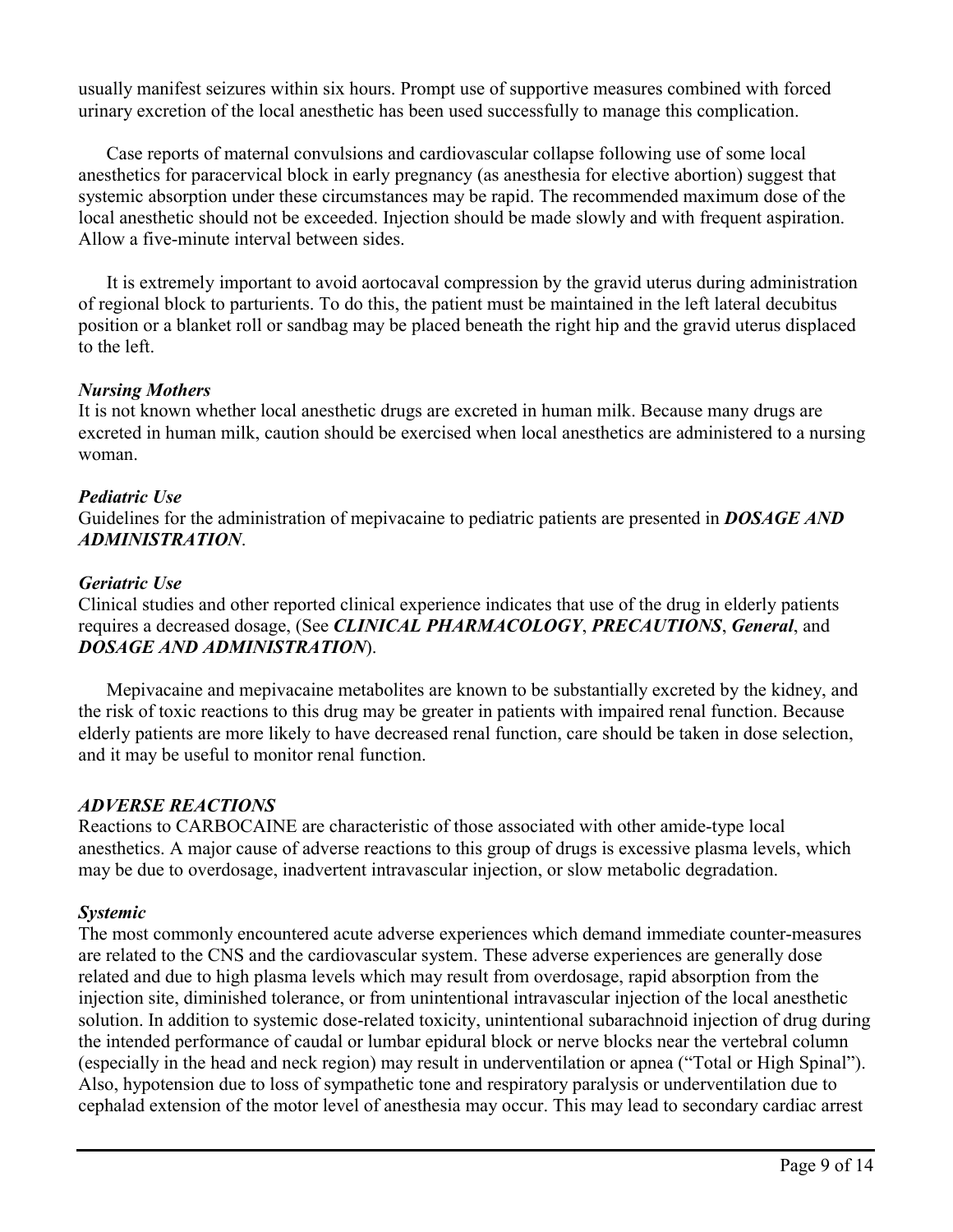if untreated. Factors influencing plasma protein binding, such as acidosis, systemic diseases which alter protein production, or competition of other drugs for protein binding sites, may diminish individual tolerance.

### *CNS Reactions*

These are characterized by excitation and/or depression. Restlessness, anxiety, dizziness, tinnitus, blurred vision, or tremors may occur, possibly proceeding to convulsions. However, excitement may be transient or absent, with depression being the first manifestation of an adverse reaction. This may quickly be followed by drowsiness merging into unconsciousness and respiratory arrest. Other CNS effects may be nausea, vomiting, chills, and constriction of the pupils.

The incidence of convulsions associated with the use of local anesthetics varies with the procedure used and the total dose administered. In a survey of studies of epidural anesthesia, overt toxicity progressing to convulsions occurred in approximately 0.1% of local anesthetic administrations.

#### *Cardiovascular Reactions*

High doses or, inadvertent intravascular injection, may lead to high plasma levels and related depression of the myocardium, decreased cardiac output, heart block, hypotension (or sometimes hypertension), bradycardia, ventricular arrhythmias, and possibly cardiac arrest (See *WARNINGS*, *PRECAUTIONS*, and *OVERDOSAGE* sections).

## *Allergic*

Allergic-type reactions are rare and may occur as a result of sensitivity to the local anesthetic or to other formulation ingredients, such as the antimicrobial preservative methylparaben, contained in multiple-dose vials. These reactions are characterized by signs such as urticaria, pruritus, erythema, angioneurotic edema (including laryngeal edema), tachycardia, sneezing, nausea, vomiting, dizziness, syncope, excessive sweating, elevated temperature, and possibly, anaphylactoid-like symptomatology (including severe hypotension). Cross sensitivity among members of the amide-type local anesthetic group has been reported. The usefulness of screening for sensitivity has not been definitely established.

## *Neurologic*

The incidences of adverse neurologic reactions associated with the use of local anesthetics may be related to the total dose of local anesthetic administered and are also dependent upon the particular drug used, the route of administration, and the physical status of the patient. Many of these effects may be related to local anesthetic techniques, with or without a contribution from the drug.

In the practice of caudal or lumbar epidural block, occasional unintentional penetration of the subarachnoid space by the catheter or needle may occur. Subsequent adverse effects may depend partially on the amount of drug administered intrathecally and the physiological and physical effects of a dural puncture. A high spinal is characterized by paralysis of the legs, loss of consciousness, respiratory paralysis, and bradycardia.

Neurologic effects following epidural or caudal anesthesia may include spinal block of varying magnitude (including high or total spinal block); hypotension secondary to spinal block; urinary retention; fecal and urinary incontinence; loss of perineal sensation and sexual function; persistent anesthesia, paresthesia, weakness, paralysis of the lower extremities, and loss of sphincter control all of which may have slow, incomplete, or no recovery; headache; backache; septic meningitis; meningismus; slowing of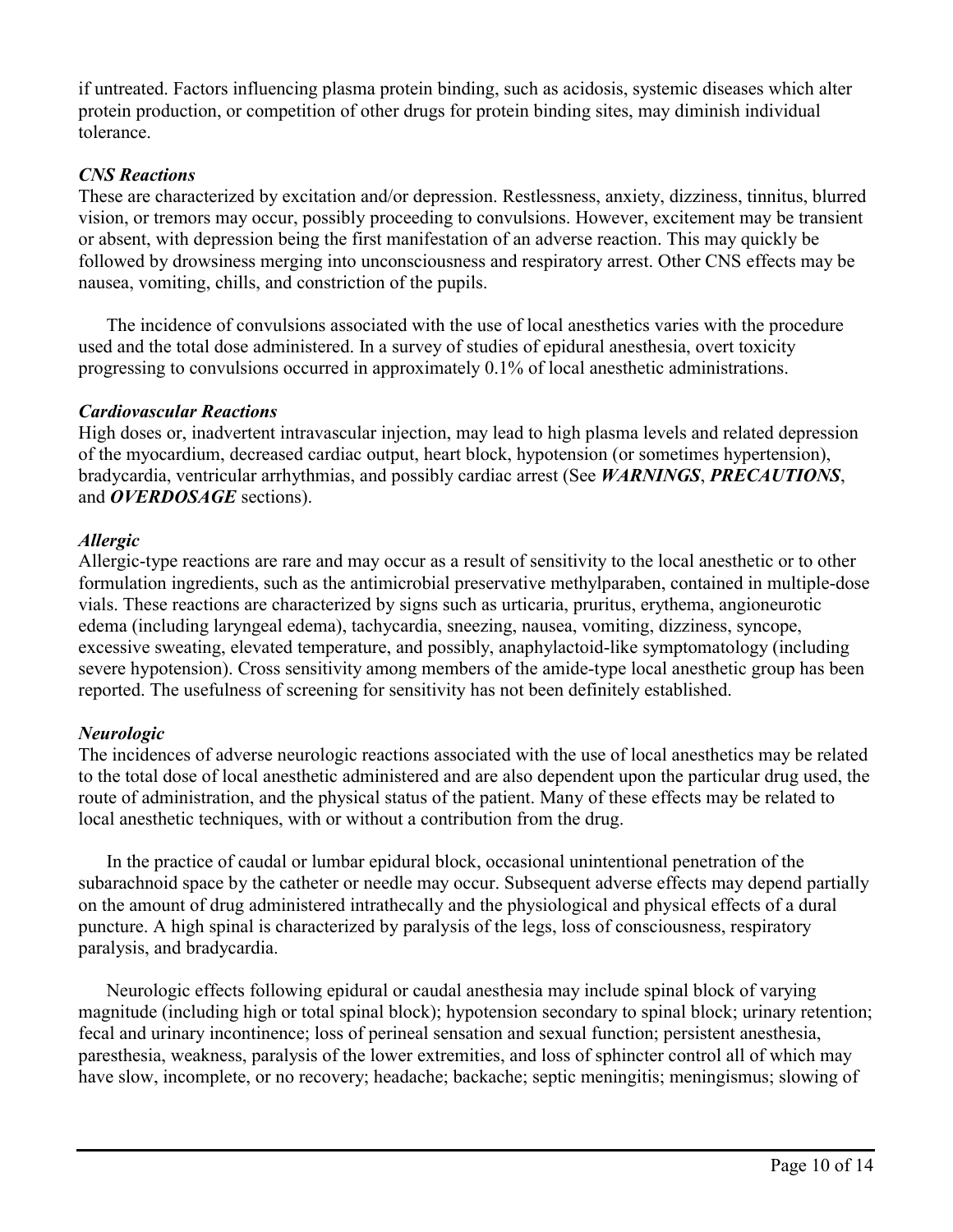labor; increased incidence of forceps delivery; cranial nerve palsies due to traction on nerves from loss of cerebrospinal fluid.

Neurologic effects following other procedures or routes of administration may include persistent anesthesia, paresthesia, weakness, paralysis, all of which may have slow, incomplete, or no recovery.

#### *OVERDOSAGE*

Acute emergencies from local anesthetics are generally related to high plasma levels encountered during therapeutic use of local anesthetics or to unintended subarachnoid injection of local anesthetic solution (See *ADVERSE REACTIONS*, *WARNINGS*, and *PRECAUTIONS*).

#### *Management of Local Anesthetic Emergencies*

The first consideration is prevention, best accomplished by careful and constant monitoring of cardiovascular and respiratory vital signs and the patient's state of consciousness after each local anesthetic injection. At the first sign of change, oxygen should be administered.

**The first step in the management of systemic toxic reactions, as well as underventilation or apnea due to unintentional subarachnoid injection of drug solution, consists of immediate attention to the establishment and maintenance of a patent airway and effective assisted or controlled ventilation with 100% oxygen with a delivery system capable of permitting immediate positive airway pressure by mask.** This may prevent convulsions if they have not already occurred.

If necessary, use drugs to control the convulsions. A 50 mg to 100 mg bolus intravenous injection of succinylcholine will paralyze the patient without depressing the central nervous or cardiovascular systems and facilitate ventilation. A bolus intravenous dose of 5 mg to 10 mg of diazepam or 50 mg to 100 mg of thiopental will permit ventilation and counteract CNS stimulation, but these drugs also depress CNS, respiratory, and cardiac function, add to postictal depression and may result in apnea. Intravenous barbiturates, anticonvulsant agents, or muscle relaxants should only be administered by those familiar with their use. Immediately after the institution of these ventilatory measures, the adequacy of the circulation should be evaluated. Supportive treatment of circulatory depression may require administration of intravenous fluids, and when appropriate, a vasopressor dictated by the clinical situation (such as ephedrine or epinephrine to enhance myocardial contractile force).

Endotracheal intubation, employing drugs and techniques familiar to the clinician may be indicated after initial administration of oxygen by mask, if difficulty is encountered in the maintenance of a patent airway or if prolonged ventilatory support (assisted or controlled) is indicated.

Recent clinical data from patients experiencing local anesthetic induced convulsions demonstrated rapid development of hypoxia, hypercarbia, and acidosis within a minute of the onset of convulsions. These observations suggest that oxygen consumption and carbon dioxide production are greatly increased during local anesthetic convulsions and emphasize the importance of immediate and effective ventilation with oxygen which may avoid cardiac arrest.

If not treated immediately, convulsions with simultaneous hypoxia, hypercarbia, and acidosis, plus myocardial depression from the direct effects of the local anesthetic may result in cardiac arrhythmias, bradycardia, asystole, ventricular fibrillation, or cardiac arrest. Respiratory abnormalities, including apnea, may occur. Underventilation or apnea due to unintentional subarachnoid injection of local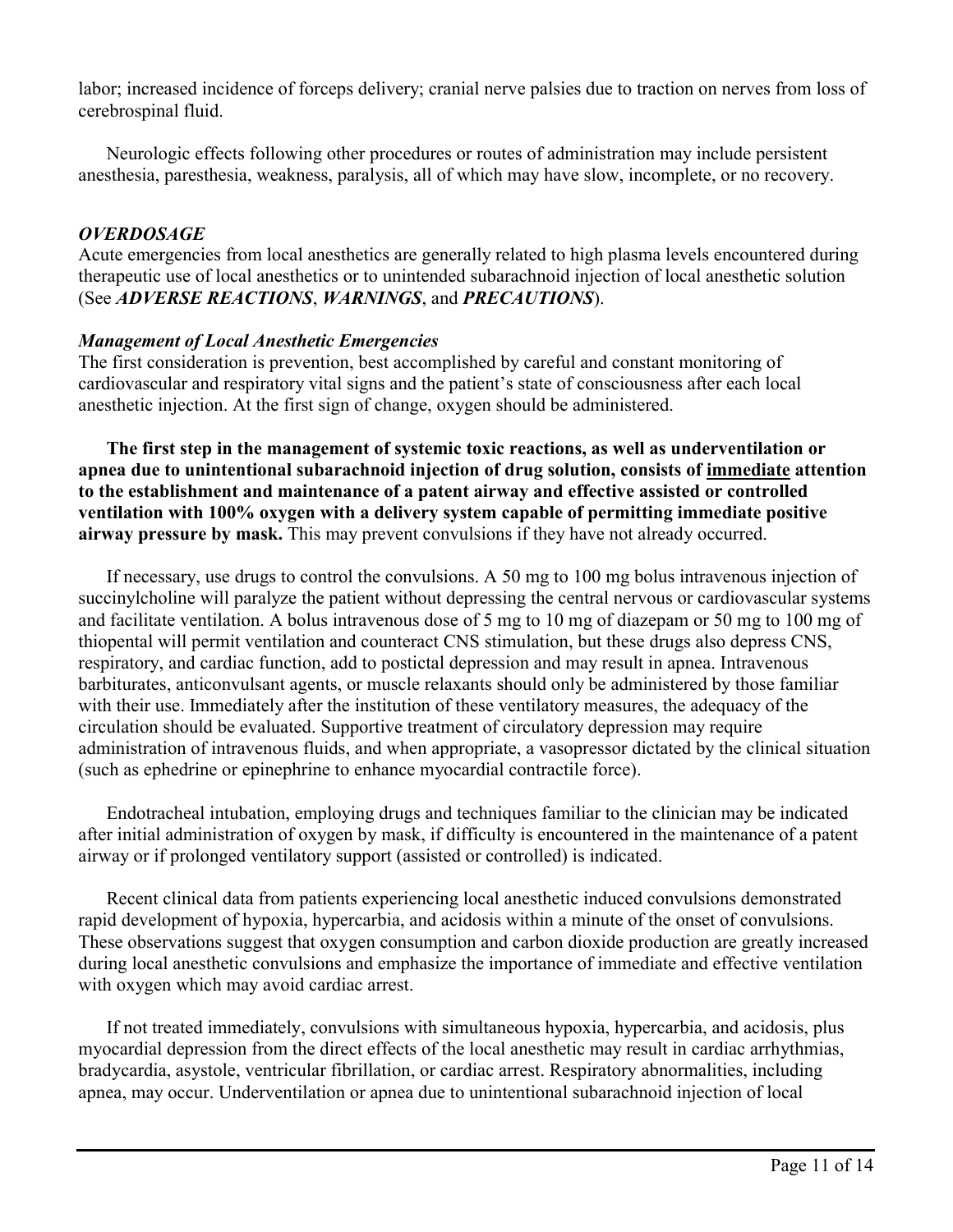anesthetic solution may produce these same signs and also lead to cardiac arrest if ventilatory support is not instituted. If cardiac arrest should occur, standard cardiopulmonary resuscitative measures should be instituted and maintained for a prolonged period if necessary. Recovery has been reported after prolonged resuscitative efforts.

The supine position is dangerous in pregnant women at term because of aortocaval compression by the gravid uterus. Therefore during treatment of systemic toxicity, maternal hypotension, or fetal bradycardia following regional block, the parturient should be maintained in the left lateral decubitus position if possible, or manual displacement of the uterus off the great vessels be accomplished.

The mean seizure dosage of mepivacaine in rhesus monkeys was found to be 18.8 mg/kg with mean arterial plasma concentration of 24.4 mcg/mL. The intravenous and subcutaneous  $LD_{50}$  in mice is 23 mg/kg to 35 mg/kg and 280 mg/kg respectively.

## *DOSAGE AND ADMINISTRATION*

The dose of any local anesthetic administered varies with the anesthetic procedure, the area to be anesthetized, the vascularity of the tissues, the number of neuronal segments to be blocked, the depth of anesthesia and degree of muscle relaxation required, the duration of anesthesia desired, individual tolerance and the physical condition of the patient. The smallest dose and concentration required to produce the desired result should be administered. Dosages of CARBOCAINE should be reduced for elderly and debilitated patients and patients with cardiac and/or liver disease. The rapid injection of a large volume of local anesthetic solution should be avoided and fractional doses should be used when feasible.

For specific techniques and procedures, refer to standard textbooks.

There have been adverse event reports of chondrolysis in patients receiving intra-articular infusions of local anesthetics following arthroscopic and other surgical procedures. CARBOCAINE is not approved for this use (See *WARNINGS* and *DOSAGE AND ADMINISTRATION*).

The recommended single **adult** dose (or the total of a series of doses given in one procedure) of CARBOCAINE for unsedated, healthy, normal-sized individuals should not usually exceed 400 mg. The recommended dosage is based on requirements for the average adult and should be reduced for elderly or debilitated patients.

While maximum doses of 7 mg/kg (550 mg) have been administered without adverse effect, these are not recommended, except in exceptional circumstances and under no circumstances should the administration be repeated at intervals of less than 1 1/2 hours. The total dose for any 24-hour period should not exceed 1,000 mg because of a slow accumulation of the anesthetic or its derivatives or slower than normal metabolic degradation or detoxification with repeat administration (See *CLINICAL PHARMACOLOGY* and *PRECAUTIONS*).

*Pediatric patients* tolerate the local anesthetic as well as adults. However, the pediatric dose should be *carefully measured* as a percentage of the total adult dose *based on weight*, and should not exceed 5 mg/kg to 6 mg/kg (2.5 mg/lb to 3 mg/lb) in pediatric patients, especially those weighing less than 30 lb. In pediatric patients *under 3 years of age or weighing less than 30 lb* concentrations less than 2% (e.g., 0.5% to 1.5%) should be employed.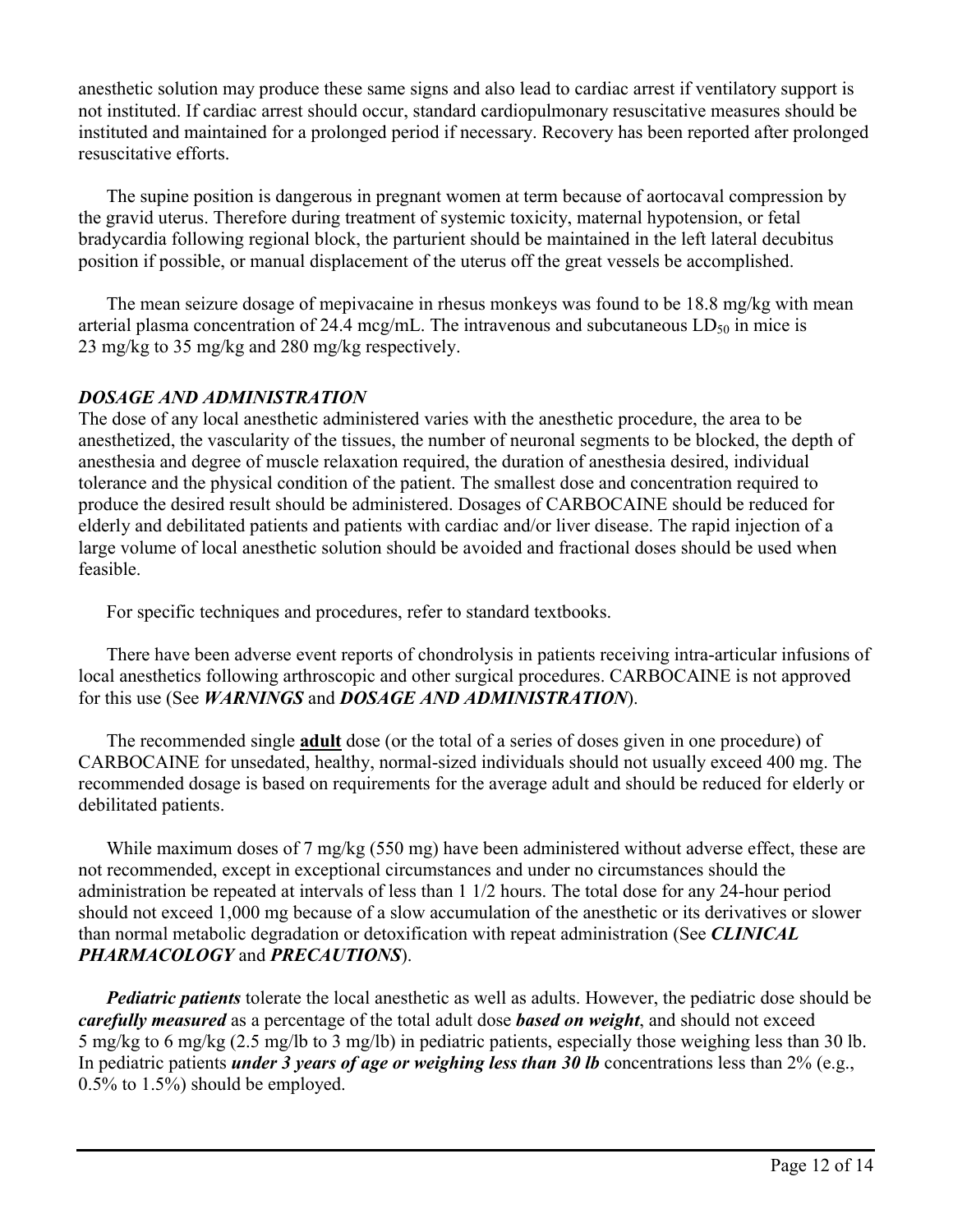#### **Unused portions of solutions not containing preservatives, i.e., those supplied in single-dose vials, should be discarded following initial use.**

This product should be inspected visually for particulate matter and discoloration prior to administration whenever solution and container permit. Solutions which are discolored or which contain particulate matter should not be administered.

| <b>Recommended Concentrations and Doses of Carbocaine</b>                      |               |                |              |                                    |
|--------------------------------------------------------------------------------|---------------|----------------|--------------|------------------------------------|
| <b>Total Dose</b>                                                              |               |                |              |                                    |
| Procedure                                                                      | Concentration | m <sub>L</sub> | mg           | Comments                           |
| Cervical, brachial,                                                            | $1\%$         | $5-40$         | 50-400       | Pudendal block: one half of total  |
| intercostal, pudendal                                                          |               |                |              | dose injected each side.           |
| nerve block                                                                    | 2%            | $5 - 20$       | 100-400      |                                    |
| Transvaginal block                                                             | $1\%$         | up to 30       | up to $300$  | One half of total dose injected    |
| (paracervical plus                                                             |               | (both sides)   | (both sides) | each side.                         |
| pudendal)                                                                      |               |                |              | See PRECAUTIONS.                   |
| Paracervical block                                                             | $1\%$         | up to $20$     | up to $200$  | One half of total dose injected    |
|                                                                                |               | (both sides)   | (both sides) | each side. This is maximum         |
|                                                                                |               |                |              | recommended dose per               |
|                                                                                |               |                |              | 90-minute period in obstetrical    |
|                                                                                |               |                |              | and non-obstetrical patients.      |
|                                                                                |               |                |              | Inject slowly, 5 minutes between   |
|                                                                                |               |                |              | sides.                             |
|                                                                                |               |                |              | See PRECAUTIONS.                   |
| Caudal and epidural                                                            | $1\%$         | $15 - 30$      | 150-300      | Use only single-dose vials which   |
| block                                                                          | 1.5%          | $10 - 25$      | 150-375      | do not contain a preservative.     |
|                                                                                | 2%            | $10 - 20$      | 200-400      |                                    |
| Infiltration                                                                   | $1\%$         | up to $40$     | up to $400$  | An equivalent amount of a 0.5%     |
|                                                                                |               |                |              | solution (prepared by diluting the |
|                                                                                |               |                |              | 1% solution with Sodium            |
|                                                                                |               |                |              | Chloride Injection, USP) may be    |
|                                                                                |               |                |              | used for large areas.              |
| Therapeutic block                                                              | $1\%$         | $1 - 5$        | $10 - 50$    |                                    |
| (pain management)                                                              | 2%            | $1 - 5$        | 20-100       |                                    |
| Unused portions of solutions not containing preservatives should be discarded. |               |                |              |                                    |

#### *HOW SUPPLIED*

Single-dose vials and multiple-dose vials of CARBOCAINE may be sterilized by autoclaving at 15 pound pressure, 121°C (250°F) for 15 minutes. Solutions of CARBOCAINE may be reautoclaved when necessary. Do not administer solutions which are discolored or which contain particulate matter.

#### THESE SOLUTIONS ARE NOT INTENDED FOR SPINAL ANESTHESIA OR DENTAL USE